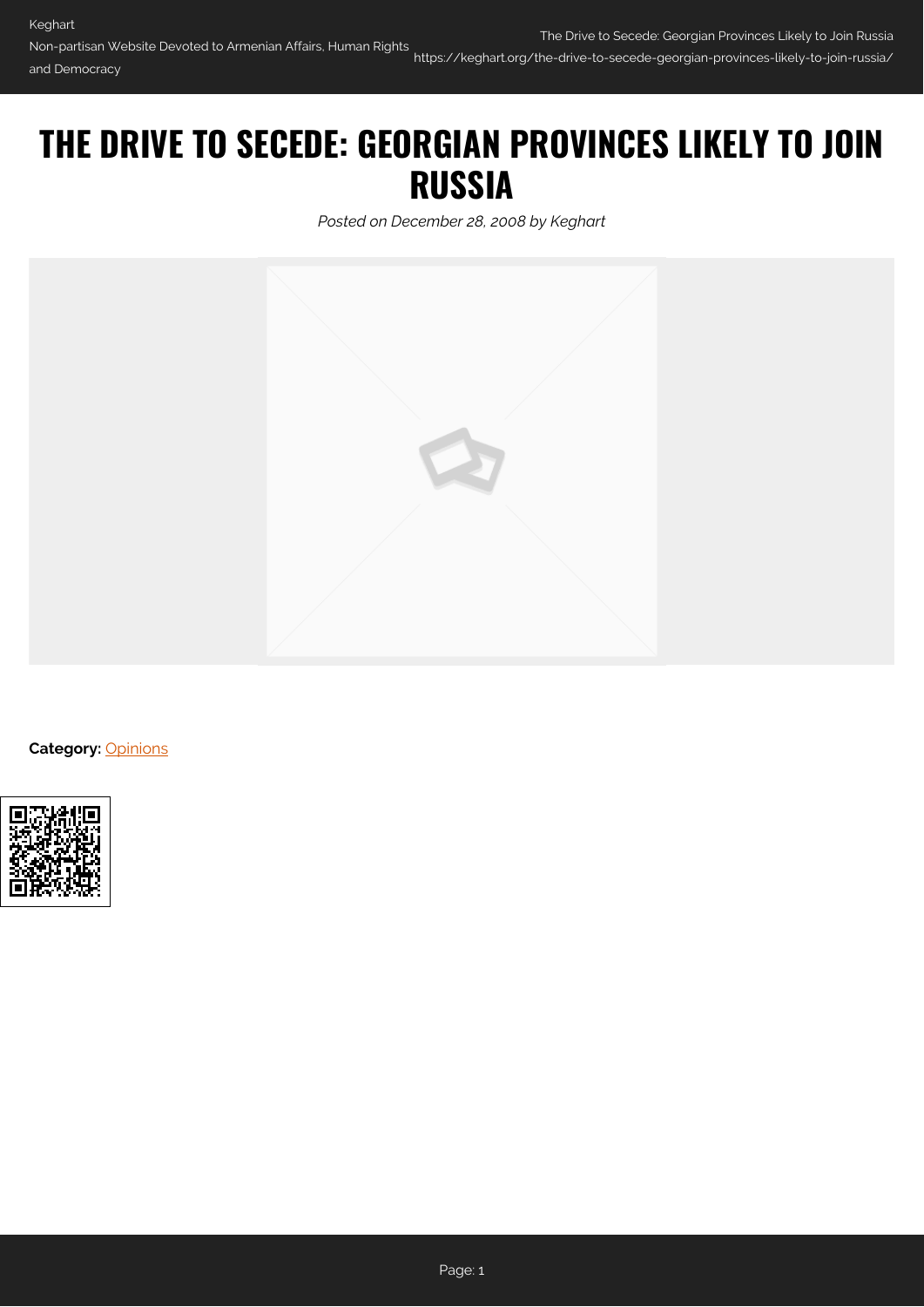## https://keghart.org/the-drive-to-secede-georgian-provinces-likely-to-join-russia/

## By Eric Margolis, Toronto Sun.com, August 17, 2008

On Aug. 8 Russia's Prime Minister Vladimir Putin swiftly and deftly checkmated the United States on the Georgian strategic chessboard.

Georgia's President, Mikheil Saakashvili, fell right into Moscow's trap.

## By Eric Margolis, Toronto Sun.com, August 17, 2008

On Aug. 8 Russia's Prime Minister Vladimir Putin swiftly and deftly checkmated the United States on the Georgian strategic chessboard.

Georgia's President, Mikheil Saakashvili, fell right into Moscow's trap.

Georgia and Russia have been feuding since 1992 over two Georgian ethnic enclaves, South Ossetia and Abkhazia, whose people wanted to decamp Georgia and join Russia.

The young, U.S.-educated Saakashvili became Georgia's president in 2003 after an uprising, believed organized by the CIA and financed by U.S. money, overthrew the able former leader, Eduard Shevardnadze. I interviewed Shevardnadze in Moscow when he was Mikhail Gorbachev's principal ally and architect of Soviet reform.

Saakashvili quickly became the golden boy of U.S. right wing neocons, who saw him as a model of how to turn former Russiandominated states into "democratic" U.S. allies. Critics claim Saakashvili kept power by bribery and vote rigging.

U.S. money, military trainers, advisers, and spooks poured into the former Soviet Republic of Georgia. Israeli arms dealers, businessmen and intelligence agents quickly followed.

The Bush administration brazenly flouted agreements with Moscow made by presidents H.W Bush and Bill Clinton not to expand NATO into the former U.S.S.R.

Russia's tough Deputy Prime Minister Sergei Ivanov sneeringly termed Georgia a "U.S. satellite." This former KGB elite foreign directorate agent certainly knows a satellite when he sees one.

Georgia provided the U.S. with oil and gas pipeline routes from Azerbaijan, Turkmenistan and Kazakhstan that bypassed Russian territory. Russia was furious its Caspian Basin energy export monopoly had been broken and vowed revenge.

On Aug. 7 Saakashvili, his head swelled by Washington's promises of additional aid, arms and eventual membership in NATO, rashly sent his little army to invade the breakaway region of South Ossetia. Washington likely backed this attack or at least knew of it.

Putin seized upon Saakashvili's disastrous blunder and unleashed two Russian divisions against the Georgians, who were quickly routed. Impudent Georgia and its American sponsors were humiliated.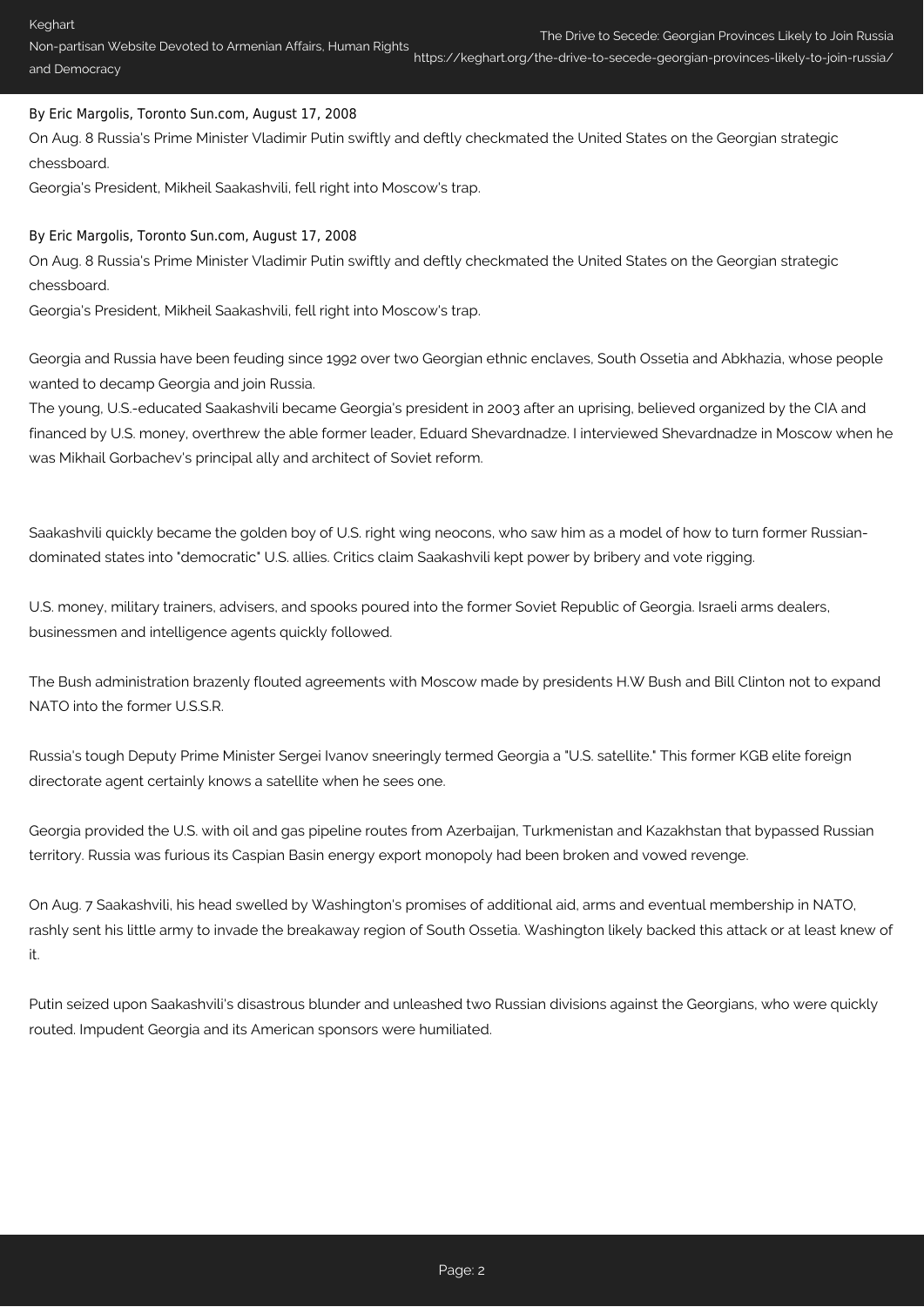South Ossetia and Abkhazia likely will move into Russia's orbit. The West backed independence of Kosovo from Serbia. The peoples of South Ossetia and Abkhazia have as much right to secede from Georgia.

In one swift blow, Putin thwarted Bush's clumsy attempt to further advance U.S. influence into the Caucasus. He delivered a stark warning to Ukraine and the Central Asian states: Don't get too close to Washington. Putin put the U.S. on the strategic defensive and showed that NATO's new eastern reaches - the Baltic, Bulgaria, Romania, and the Caucasus - are largely indefensible.

It's a good thing Georgia was not admitted to NATO. Is the West really ready to be dragged into a potential nuclear war for the sake of South Ossetia?

Georgia is a bridge too far for NATO.

President George W. Bush, VP Dick Cheney and Sen. John McCain all resorted to table pounding and Cold War rhetoric against Russia. McCain, whose senior foreign policy adviser is a rabid neocon and registered lobbyist for Georgia thundered, "the U.S. has important interests in Georgia." Interests that are barely a few years old, senator. Russia's go back two centuries.

The Caucasus is Russia's backyard. Imagine Washington's response if Russian troops were deployed to Quebec.

Hypocrisy was thicker than shellfire. Bush, who ordered the invasion of Afghanistan, Iraq and Somalia, denounced Russia for invading "a sovereign nation." Putin, who crushed the life out of Chechnya, piously claimed his army was saving Ossetians from ethnic cleansing.

Paper tigers Bush and McCain demand Russia be punished and isolated. The humiliated Bush is sending some U.S. troops to deliver "humanitarian" aid. Their response is dangerous, provocative and childish.

The West must accept that Russia has vital national interests in the Caucasus and former U.S.S.R. Russia is a great power and must be afforded respect. The days of treating Russia like a banana republic are over.

The most important foreign policy concern for the U.S. is keeping correct relations with Russia, which has thousands of nuclear warheads pointed at North America. Georgia is a sideshow.